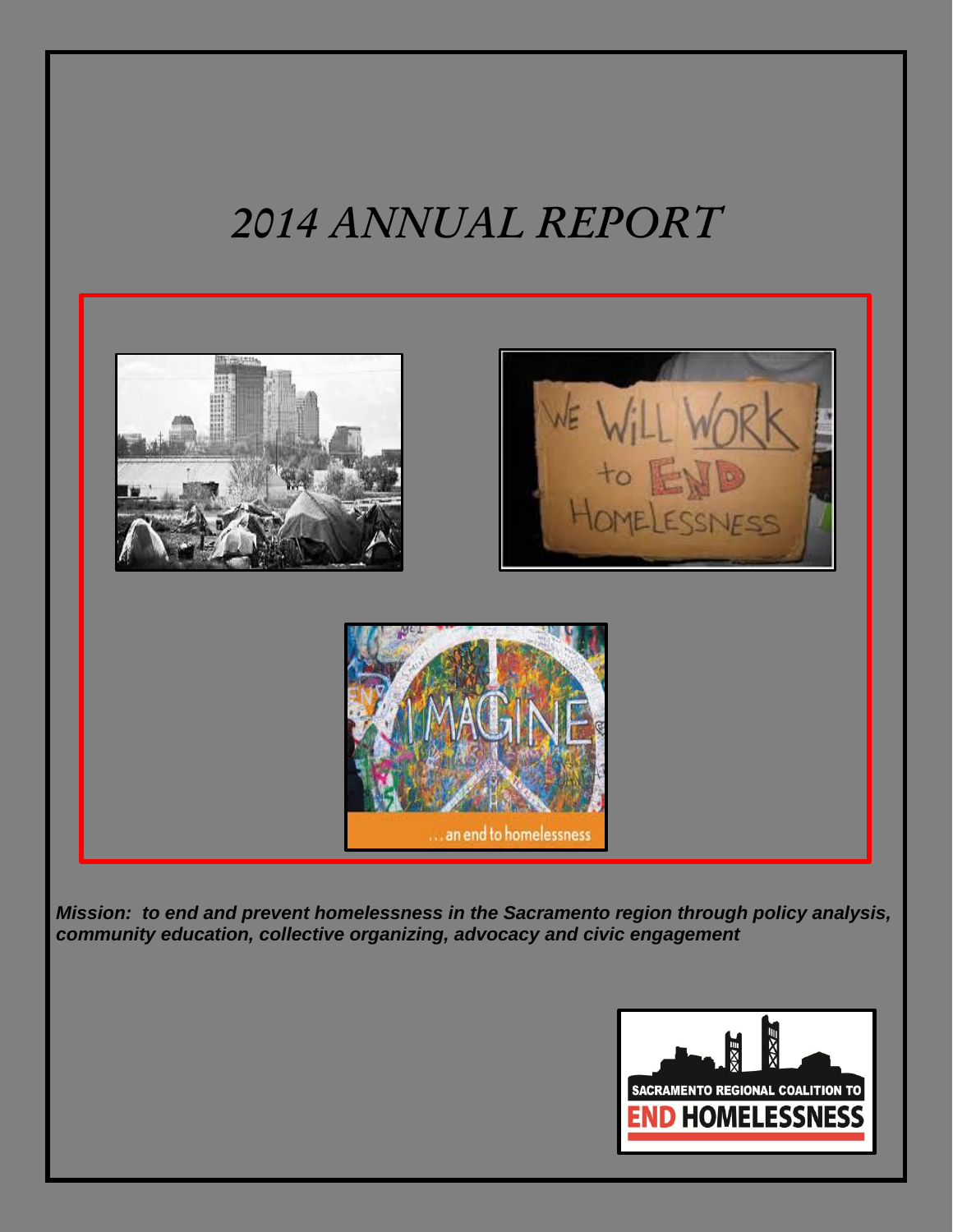

- Based on SRCEH's *Sacramento County Homeless Deaths Report: 2002 – 2013* findings & recommendations*,* Sacramento County Board of Supervisors allocated an additional \$260,000 in the 2014 -15 budget for additional nurse outreach to homeless people;
- Additionally Sacramento Steps Forward [SSF] will focus their outreach teams on areas of high mortality rates;
- Successfully advocated for Sacramento County Board of Supervisors to allocate an additional \$750,000 to SSF as a "float" to enable SSF to pay service providers contracts in a timely manner
- Defeated Sacramento County Department of Community Development draft motion to limit "churches" to providing emergency shelter to 100 homeless people and successfully advocated for alternative motion – use the existing fire code to limit the number of people – passed by Board of Supervisors;



- Co-sponsored state AB 1733 providing fee waiver for people experiencing homelessness when obtaining a birth certificate or state identification card – passed and signed by Governor Brown;
- Worked with Senator Feinstein's staff to write and introduce *Homeless Children & Youth Act of 2014* – amends/expands the definition of "homeless person" under the McKinney-Vento Homeless Assistance Act to include homeless children & youth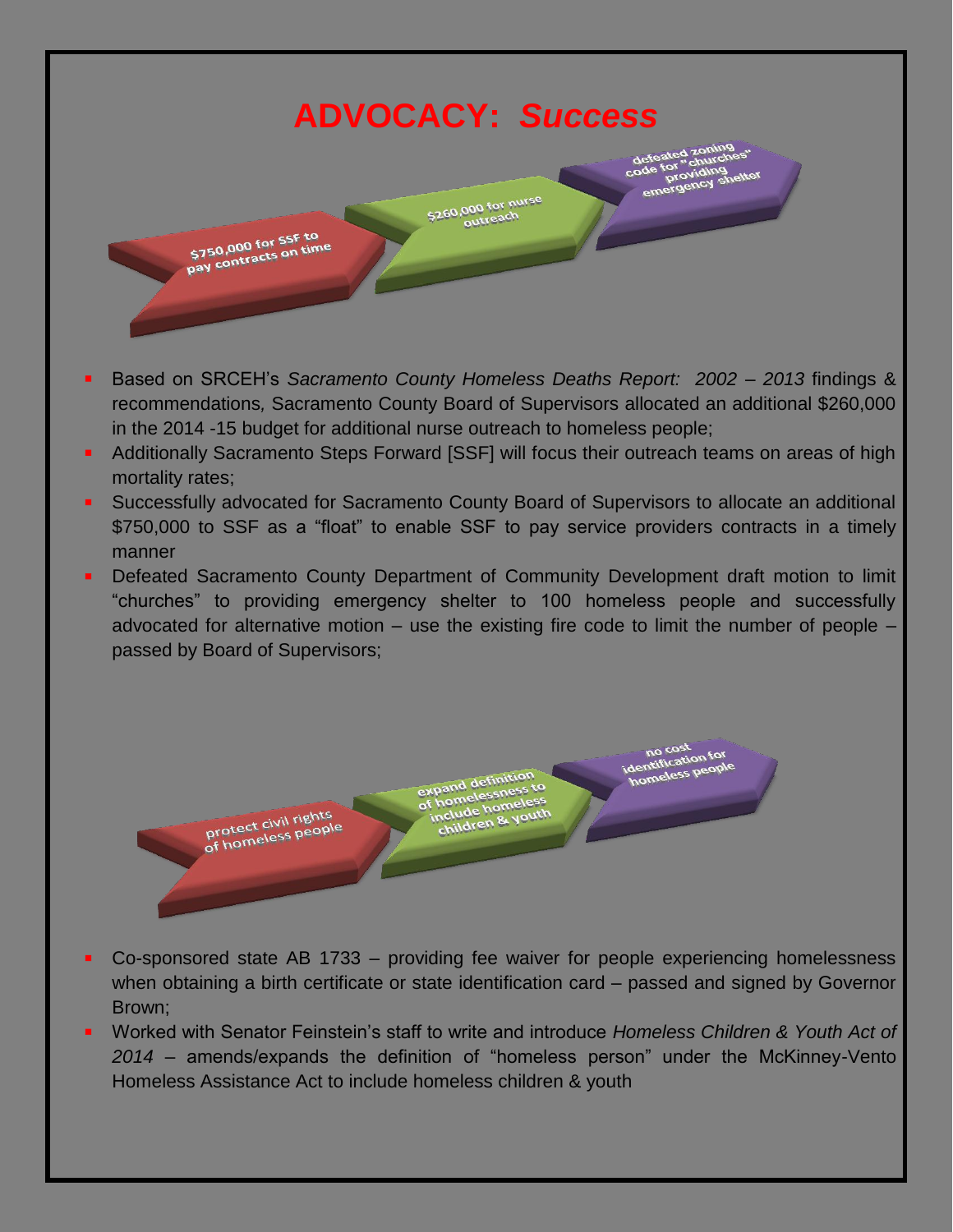# **HOMELESS CIVIL RIGHTS PROJECT**



- Conducting *Homeless Discrimination Survey –* goal is 500 surveys of homeless youth & adults in Sacramento, Yolo, El Dorado, Placer, & Nevada counties. Findings and recommendations to be released in first quarter of 2015;
- Opposed the Sacramento County Board of Supervisors antiaggressive panhandling and successful advocacy to modify its implementation;
- Working with the Western Regional Advocacy Project [WRAP] and the Sacramento Homeless Organizing Committee [SHOC] to re-introduce the CA Homeless Bill of Rights.

### **TRAININGS:** *200 people trained*

- *Using Medi-Cal to Pay for Services in Permanent Supportive Housing co-sponsored with SSF;*
- **Sponsored training for homeless service providers on California Victims Compensation** Program [CalVCP] conducted by CalVCP;
- *Homeless & Low-Income Voter Empowerment: Voter Registration, Education & GOTV,* cosponsored with Sacramento Area Congregations Together [ACT]

## **PUBLICATIONS**

- *Sacramento County Homeless Deaths Report: 2002 – 2013 with a 2014 Update;*
- Numerous fact sheets on homelessness in 6 county region

# **MEDIA COVERAGE:** *17 news stories*

 SRCEH covered in 17 news stories in 2014: Capitol Public Radio, FOX 40; Sacramento Bee & Sacramento News & Review

#### **HOMELESS MEMORIAL INTERFAITH SERVICE**

*Trinity Cathedral December 19, 2014*

*To remember the people experiencing homelessness who passed away in 2014 in our community, many who were invisible to the housed community; to honor and celebrate their life and provide dignity to their passing*





**110 Candles – one for each homeless person Reading of names and candle lighting**